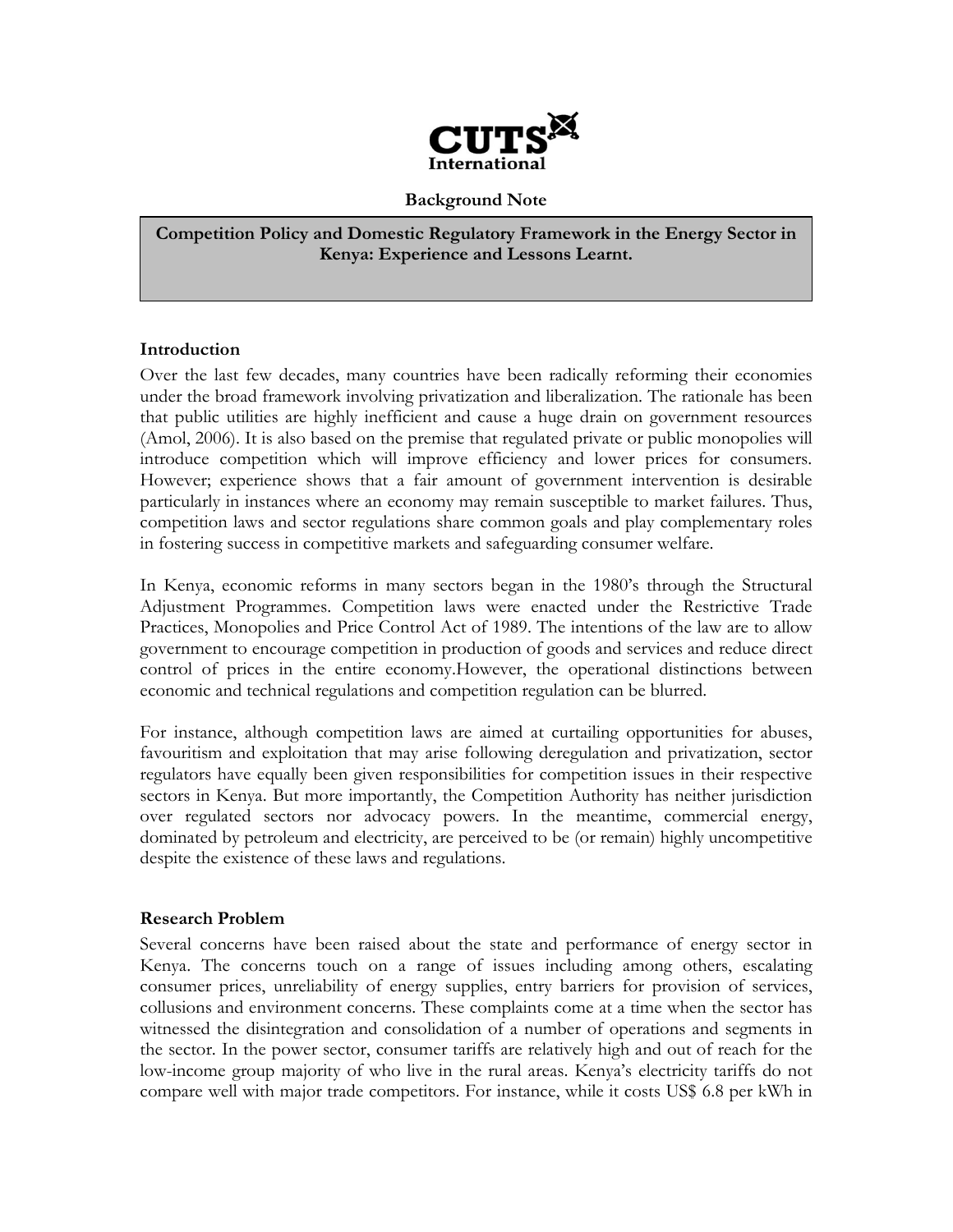Kenya, the same goes for US\$2.4/kWh in South Africa, US\$1.5/kWh in Egypt and US\$5.5/kWh in Mauritius (Mwangi et-al, 2003). The relatively high tariffs lead to increased cost of production in the manufacturing sector thereby reducing the competitiveness of Kenyan products in external markets. In the 1990's, especially during drought periods, an average of 20,000 jobs were being lost every year following closure or relocation of industries to other countries due to costly and unreliable energy.

The petroleum industry does not fair any better. Today, the petroleum industry is constrained by limited supply of fuels including LPG, domestic production of motor fuels which do not meet internationally quality standards, inadequate distribution infrastructure in remote areas, price leadership which inhibits competition and insufficient legal and regulatory framework to guide the sub-sector operations in consonance with international best practice. In addition, the liberalisation of the petroleum industry in 1994 has resulted in the entry of new players some of who not only compromise safety, health and environmental standards but also deny government fiscal revenue through dumping of export fuels and adulteration of motor vehicle fuels with lowly taxed kerosene. Besides, the impact of oil prices and the increased affinity for oil use implies enlarged import bills and balance of payment problems. At the micro level, increased oil prices reduce household disposable incomes (available for other needs) and raises production costs in most sectors, including both industry and agriculture, hence damaging competitiveness (UNCTAD, 2006).

Apparently, privatization of the energy sector has partially facilitated the movement from government-owned enterprises with monopolies and restricted entry to private ones operating under market conditions i.e. the entry of Independent Power Producers. However, the structural changes have not done enough to improve competitive conditions in the sector and enhance consumer welfare despite the existence of competition laws and sector regulations. For instance, some of the pertinent issues specific to competition laws and energy sector regulations are as follows:-

- Regarding the prevailing escalation of prices for petroleum products, Part IV of the Restrictive Trade Practices, Monopolies and Price Control Act 504 of 1989 relating to the control and display of prices hasn't been used since 1994 when petroleum products were removed from price control regimes. On the other hand, although one of the objectives of the ERC under section 5(b) of the Energy Act 2006 is to protect the interest of consumers, investor and other stakeholder interests, it can only make proposals to the Minister for Energy as to the appropriate regulations as far as energy sector regulations are concerned.
- The Monopolies and Price Control Act does not explicitly provide for the control of dominance behavior. However, the energy sector is largely characterized by dominant firms. The electricity sector is dominated by the Kenya Electricity Generating Company (KenGen) which generates over 70% of the country's total electricity supply and the Kenya Power and Lighting Company (KPLC) which is the sole transmitter and distributor of electricity. KenGen suppliers power to KPLC through a Power Purchase Agreement (PPA). On the other hand, the petroleum market exhibits oligopolistic tendencies and is controlled by five major firms (KIPPRA 2008).